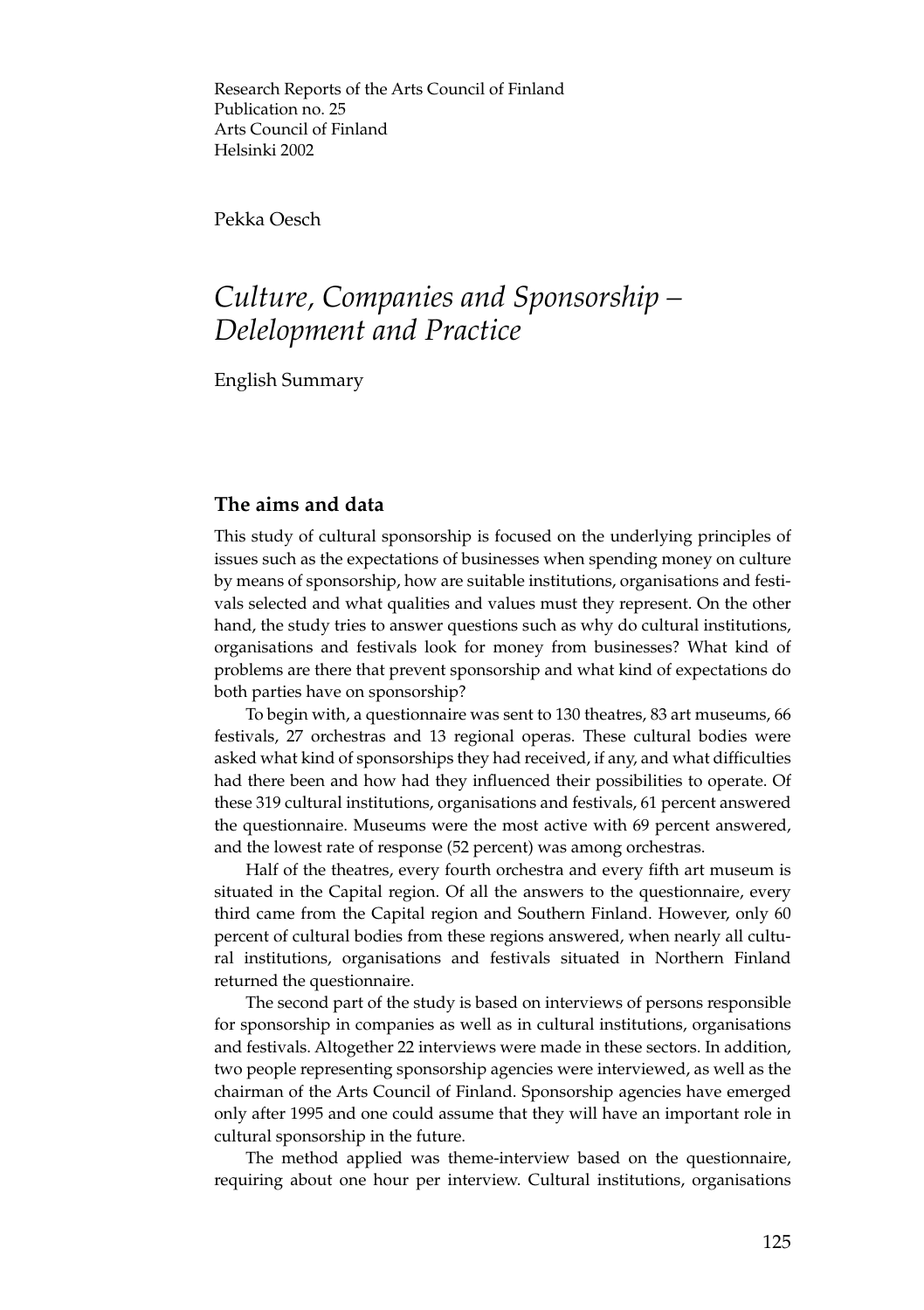and festivals were selected on the basis of the answers given in the questionnaire, while companies were picked out from the data of an earlier survey about company support for the arts in 1999. Since 1985, the Research Unit of the Arts Council of Finland and the Statistics Finland have carried out six surveys concerning company support for the arts and heritage in Finland. The results reflect the type of support and the extent to which companies have supported the arts and heritage during the 80s and 90s. This data was also used to show what changes there have been in cultural sponsorship during the 90s.

#### **Cultural sponsorship in the 90s**

Companies invested altogether FIM 29 million (4.8 million  $\varepsilon$ ) in sponsorship and co-operative marketing of arts in 1999. These were the main types of support for all forms of art, as well as for museums and cultural heritage. Most of the money invested went to music and museums. Half of the companies were situated in the Capital region, which is part of the main region Uusimaa, and these companies sponsored the arts and heritage with altogether FIM 26.9 million (4.5 million  $\varepsilon$ ).

During the economic recession in Finland in the 90s, the most valuable sponsorship contracts were cut down first, and later companies decreased the amount of money spent on sponsorship in general. Since 1995, sponsorship has recovered year by year and nowadays the value of significant contracts seems to be growing more than sponsorship on average. At the same time, an increasing number of companies have taken culture as one sector of their sponsorship, besides sports and social issues. Despite this, less than half of all the companies supporting the arts and heritage were investing in cultural sponsorship. However, in 1999 cultural sponsorship was more common than before.

According to the long-term data on company support for the arts and heritage, economic fluctuations affect sponsorship more rapidly and deeply. The changes have been greater than for other types of support. It also seems that the growth in cultural sponsorship has reduced the amount of money companies have spent on other types of support like purchasing art and donations. There have been noticeable changes in this respect especially between 1996–99. (Figure 1.)

In the beginning of the 90s, the changes in sponsorship were most noticeable in the area of music. However, in proportion the cut down was even more dramatic in the forms of art which were least supported by companies. Since 1996, the proportional increase of sponsorship has been directed to museums and cultural heritage. Most of the money spent has gone to art museums in general, and especially to the few nationally significant art museums. Because of the previous low level of sponsorship, the increase has also been noticeable in absolute terms. However, it was still only one fifth of the amount of money spent on music sponsorship. Music events, festivals, concerts etc. vastly outnumber museums and other forms of arts, and in general companies spend more money on sponsoring music.

Manufacturing, financial intermediation and insurance & pension funding have traditionally been the most important sectors supporting the arts and heritage. In the beginning of the 90s, they began to spend less and less money on sponsorship. The middle of the decade was the turning point and ever since manufacturing and wholesale & retail trade in particular have increased sponsorship again while financial intermediation is still on the decrease.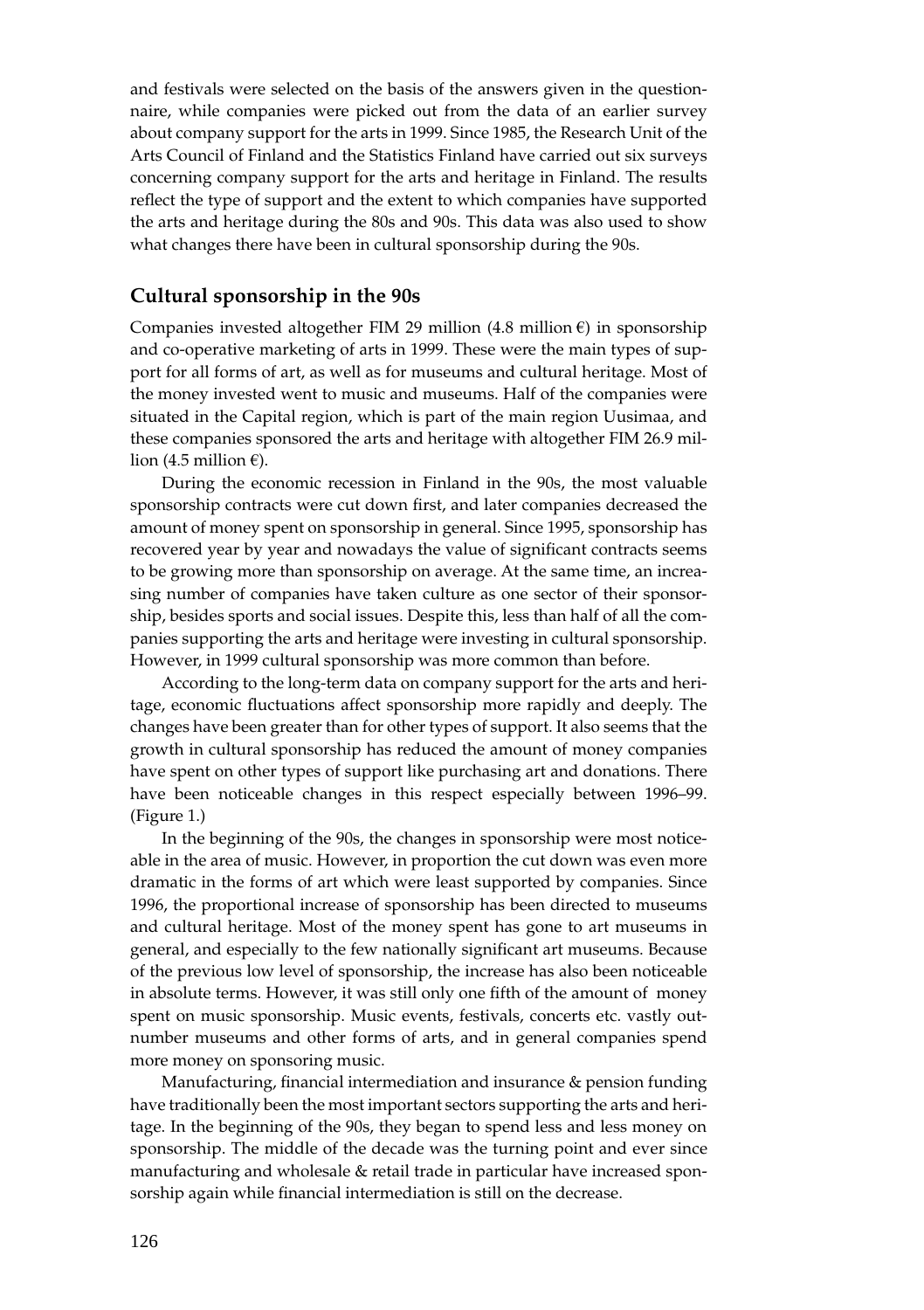*Figure 1. Company support for the arts and heritage by sponsorship and other types of support in 1984, 1987, 1990, 1993, 1996, and 1999.*



The most noticeable increase has taken place in transport, storage and communication, as well as in real estate, renting and business activities. This is because they were counted as parts of other industries and not surveyed with the same accuracy as in 1999. Also, in contrast to other sectors, most of the support from the real estate, renting and business activities sector came from small and medium-sized enterprises.

## **Questionnaire**

Most of the cultural institutions, organisations and festivals replying to the survey had a total budget of less than 850,000  $\epsilon$  per year. Nearly every fifth of the cultural bodies had a budget under  $85,000 \in$ . Cultural bodies with smaller budgets were mainly situated in the Capital region and in the main region of Northern Finland. This is because most small theatres and dance groups work in the Capital region. The budget of every fourth of the cultural institutions, organisations and festivals was at least  $850,000 \in$ . These were mainly national and municipal institutions or music festivals situated in different parts of the country.

Every third theatre and 14 percent of museums replying to the questionnaire did not have a sponsor. All the festivals and regional operas that did respond had a sponsor, as well as almost every orchestra. The majority of cultural bodies without sponsorship were theatres and museums.

Almost all cultural bodies replying to the survey had received sponsorship between 1995–2000. Only 17 percent did not have any sponsor because they did not need one or had not been able to find one yet. From this point of view cultural sponsorship seems to be more common than according to the data on company support for the arts and heritage.

Every third of the cultural institutions, organisations and festivals receiving sponsorship were situated in the main region of Southern Finland, and 25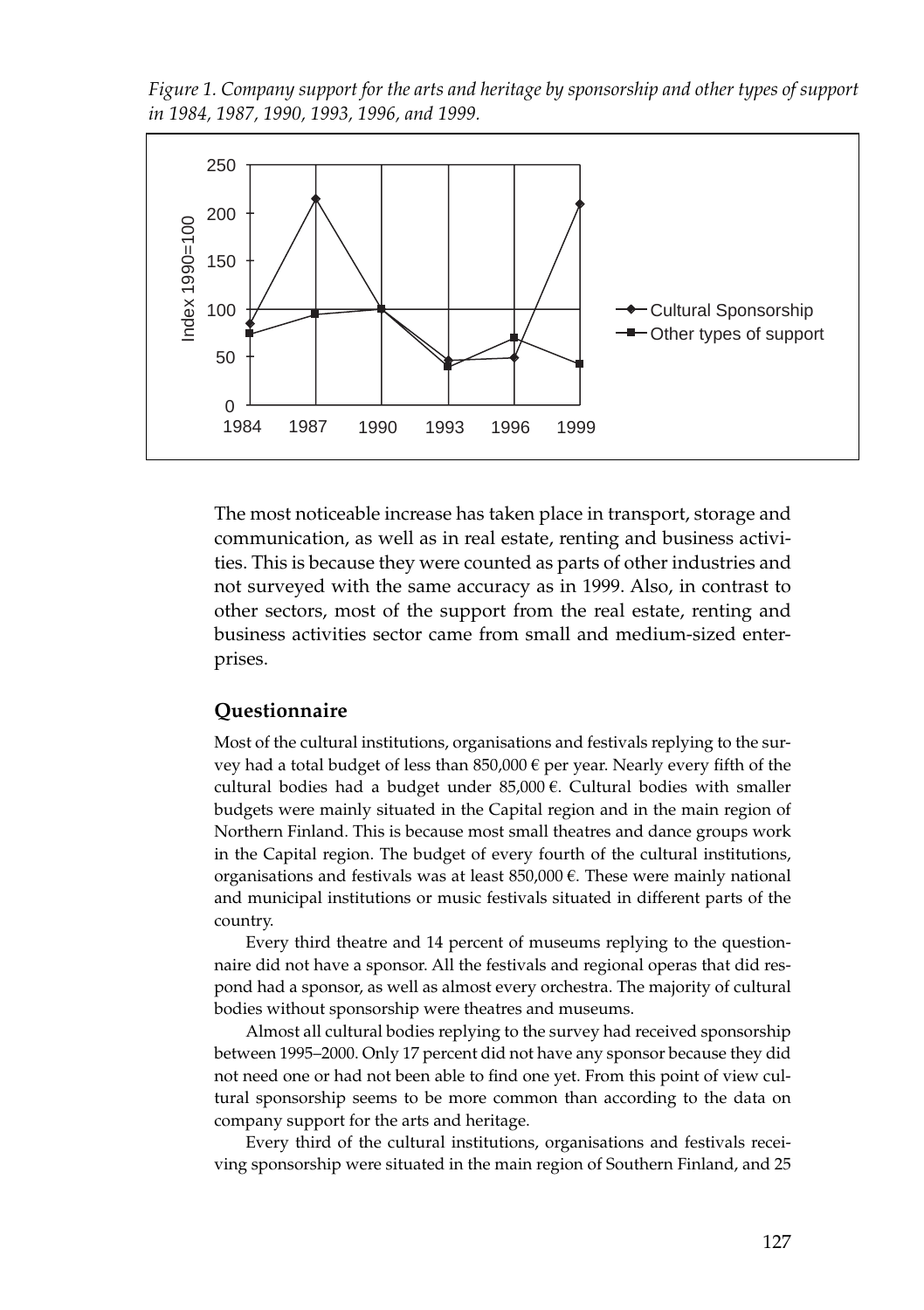percent in the Capital region. However, 63 percent of the cultural bodies without sponsors were also located in the Capital region.

The most common estimated value of sponsorship was  $1,700-17,000 \in$ , but the cultural institutions, organisations and festivals with a smaller budget had not received as much as those with a larger budget. Only 7 percent of sponsorship was in kind, but in many cases sponsorship was a mixture of cash, co-operative marketing and partnership collaboration between enterprises and cultural institutions, organisations and festivals.

Cultural bodies have nearly always been the initiator in sponsorship. In most cases, they do not have enough personnel, marketing knowledge and financial resources to find suitable companies or take care of sponsorship sufficiently. The cultural institutions, organisations and festivals replying to the questionnaire were mainly satisfied with the sponsorship, which had given them more publicity, better economics, and brought new audiences as well as new business contacts.

Financial benefits were often found small compared to the time and work that sponsorship demanded. Two cultural bodies out of three saw that they should have done some things differently, but 40 percent answered that sponsorship had succeeded as planned and matched up to expectations. The most difficult aspect was to find something in return for sponsorship. It seems that companies have also been satisfied with cultural sponsorship, because only in 8 percent of the cases the sponsorship was not renewed.

A common concern was felt about the effects of sponsorship on public funding. According to the answers given in the questionnaire, only in few cases state or municipal funding had changed some way, and there was no indication that it was because of sponsorship. On the other hand, sponsorship had not made these cultural bodies more tempting targets for companies in a larger scale. Most respondents considered sponsorship important for their own economy as well as for the publicity and repertoire.

The respondents were aware of the fact that besides the requirements for high quality, good organisation and balanced economy, the sponsorship must be useful for the company's own marketing and public relations. There was also a lot of controversy. Some cultural institutions, organisations and festivals were convinced that companies were only interested in large events and exhibitions with good publicity. Others saw that there was more demand for small special events made for small special groups. Furthermore, national and international targets were searched for as much as regional and local ones. Some cultural bodies had found that companies financed only high culture but others said that popular culture, entertainment and sports were the most wanted ones.

Cultural institutions, organisations and festivals look for sponsors from large or middle scale industries that are successful in their own line of business, nationally or internationally. The companies should also be reliable and have commitment to long term sponsorship. Cultural knowledge, positive attitude and good ethical values were considered very important, too.

The majority of respondents said that sponsorship had influenced culture and the arts supply in Finland in the 90s. The rest took a different view according to which there has not been any real influence, because of the lack of large scale sponsorship. Some thought that sponsorship had centralised and uniformed supply, resulting in a lower artistic level. Others said that sponsorship has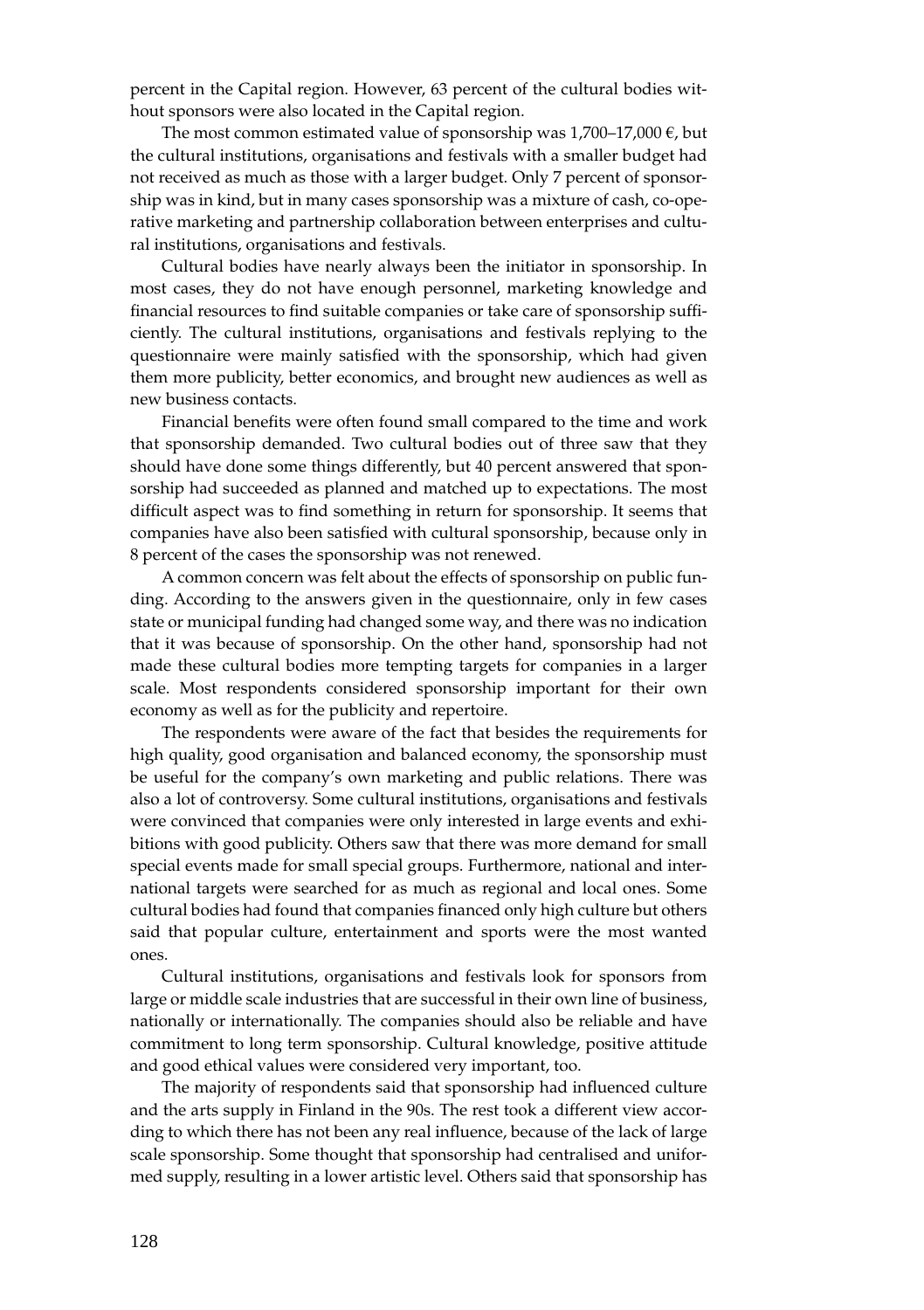given more opportunities, more room for experiments, a better supply and in general better working conditions for the arts and culture.

Companies became more interested in culture in the 90s. The publicity value and importance of culture also increased. Marketing culture has become more acceptable and this has brought new audiences and improved economy. However, sponsorship has been directed mainly to large cultural bodies and certain forms of arts. Budgets have increased and it is even more difficult to find a sponsor for a small cultural institution, organisation or festival. The search for publicity emphasises images, forcing cultural content to become secondary.

According to the respondents the state should take an active role in order to make cultural sponsorship more tempting. Suitable measures could be first of all tax reductions for companies that sponsor culture. The state should also attach greater value to culture by increasing funding and informing companies about the possibilities and importance of culture. Some respondents' view was that the state does not have any means of furthering sponsorship and that it should be left between the companies and cultural bodies involved. Accordingly, the state should strengthen its own share of funding culture and not transfer responsibility increasingly to companies.

### **Interviews**

The interviews brought out similar aspects as the questionnaire but gave more detailed views of the basic differences between companies and cultural bodies. Co-operation has become an important element of sponsorship and both parties preferred to use the term instead of sponsorship. There were some slightly different views about sponsorship as a concept but these did not prevent successful co-operation.

Cultural institutions, organisations and festivals are still the active partner in seeking sponsorship. This has led to a situation where many companies make their decisions based more on supply than demand. One condition for successful sponsorship is that the interests of both parties can be linked together. Cultural aspects should support the company's image and sponsorship must not be in contrast to the main principles of the cultural body.

In many cases, companies have put an end to the sponsorship because expectations have not become realities. This is also one of the reasons why negotiations often end without positive results. Lack of knowledge of each others aims and working methods leads negotiations to a dead end.

Companies have too little knowledge of the different sectors of culture and of the possibilities that culture has to offer. There is also a lack of knowledge about how and where to find useful information. This seems to be one of the main reasons why companies concentrate mainly on few forms of culture and in the same cultural institutions, organisations and festivals. Geographical distance can also be a key issue. Most of the companies or their head quarters are located in the Capital district and it can take a lot of time, effort and money to get business associates together on events which usually take place in provinces. There must be a convincing argument for sponsorship if there is no airport nearby.

On the other hand, cultural bodies find it difficult to know how to make themselves more visible and interesting for companies. One common problem for both parties is how to make the best use of sponsorship. Companies want to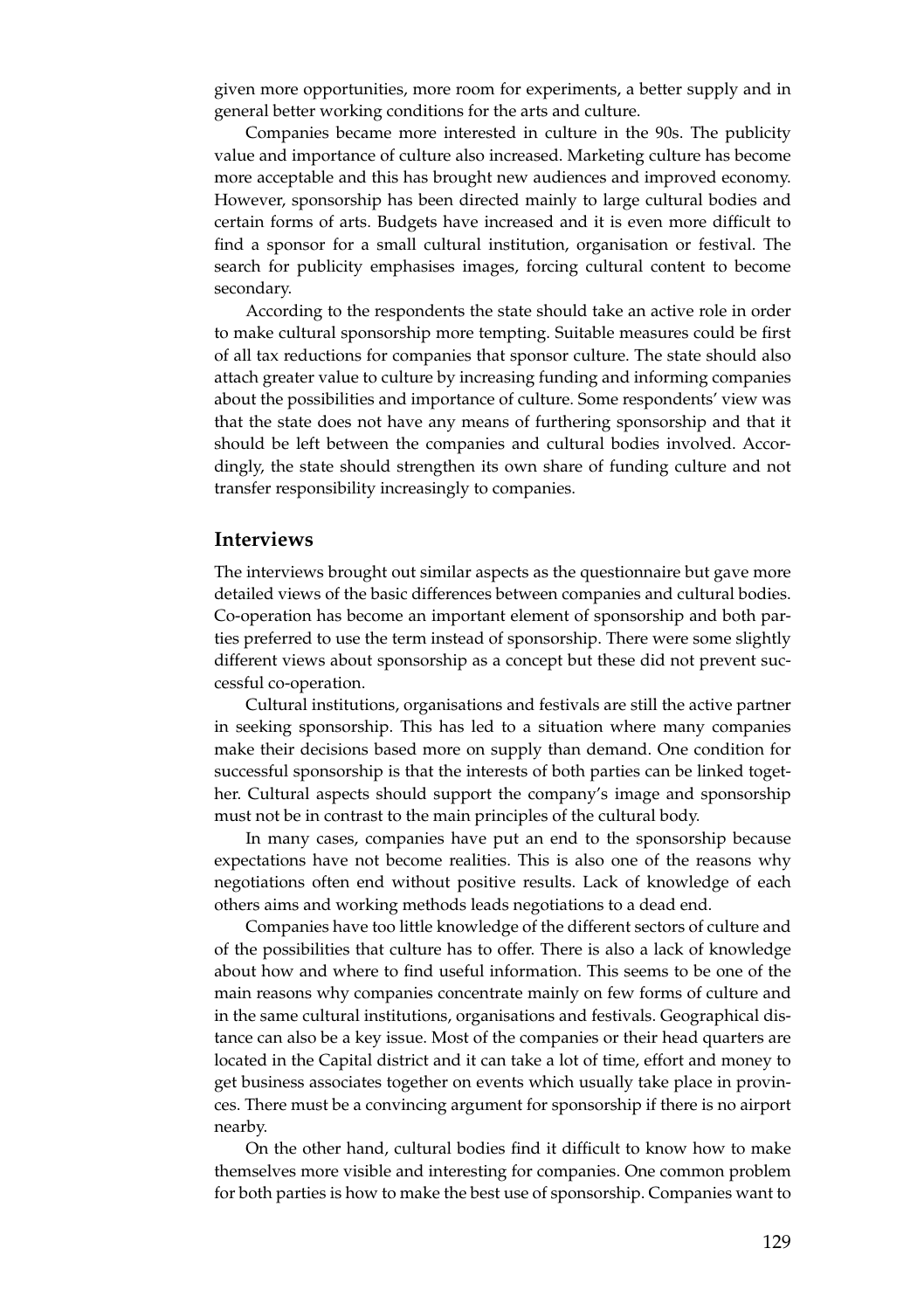get value for their investments but in many cases cultural bodies have too little to offer or have difficulties in finding suitable products.

Sponsorship agencies need customers, and valuable deals between large scale companies and well known cultural bodies are more profitable and bring good publicity. It is in the interest of sponsorship agencies to see and help sponsorship to increase and develop.

Some companies have refused to use agencies because of the extra charges. They also value the importance of personal contacts in sponsorship and think that a better way to find cultural bodies is to use their own networks and experiences. Most of the cultural institutions, organisations and festivals found sponsorship agencies too expensive. However, those cultural bodies that had used the services of agencies found that money had been well spent. It had allowed them to concentrate on their main functions and had given valuable knowledge of marketing and of the business world in general.

Sponsorship has become a trend. Cultural institutions, organisations and festivals seek for a sponsor because others have one, and for the same reason companies start sponsoring without making it first clear what they want, what they can do and what are the needs of the other party. Cultural bodies have the best knowledge of their own cultural branch but usually they do not know marketing or have economic resources. The situation in companies is often quite the opposite. Some improvements have been made and nowadays applications pay more attention to the needs of the sponsor and even artists are seeking sponsorship.

Both companies and cultural bodies as well as sponsorship agencies saw that sponsorship can and will increase even more in the future. However, the companies' opinion was the least optimistic. They saw that the number of potential companies and money that could be spent on sponsorship will remain limited and only part of it will be used for culture. Cultural bodies must also find new and good benefits to offer.

Tax reductions was most often mentioned as a way to improve sponsorship by cultural bodies. This seemed to be an easy solution without own efforts, although cultural bodies were aware of the other problems, too. Companies were not so certain of the positive impact of tax reductions and did not find them a very realistic option either. Taxes are not the main problem in sponsorship, and decisions are based on quite different premises. Sponsorship has always been strongly bound to economic fluctuations, too.

All parties agreed that the state should be the main financier of culture in the future. If financing is increasingly transferred to companies, it is very likely that companies will lose their interest in cultural sponsorship. Instead, the state is expected to strengthen its share and guarantee basic operations for all forms of cultural institutions, organisations and festivals. Otherwise, the state does not have any measures to promote sponsorship and it is best to be left between the companies and cultural bodies.

The impact of sponsorship on culture was a matter that brought out strong defence at first. All parties wanted to point out that sponsors do not interfere on cultural aspects or have demands on productions. Cultural bodies also denied that there is a tendency to plan productions on the presumption that they will meet the expectations of sponsors. However, companies found this kind of planning to have become more common in recent years. This has been the case